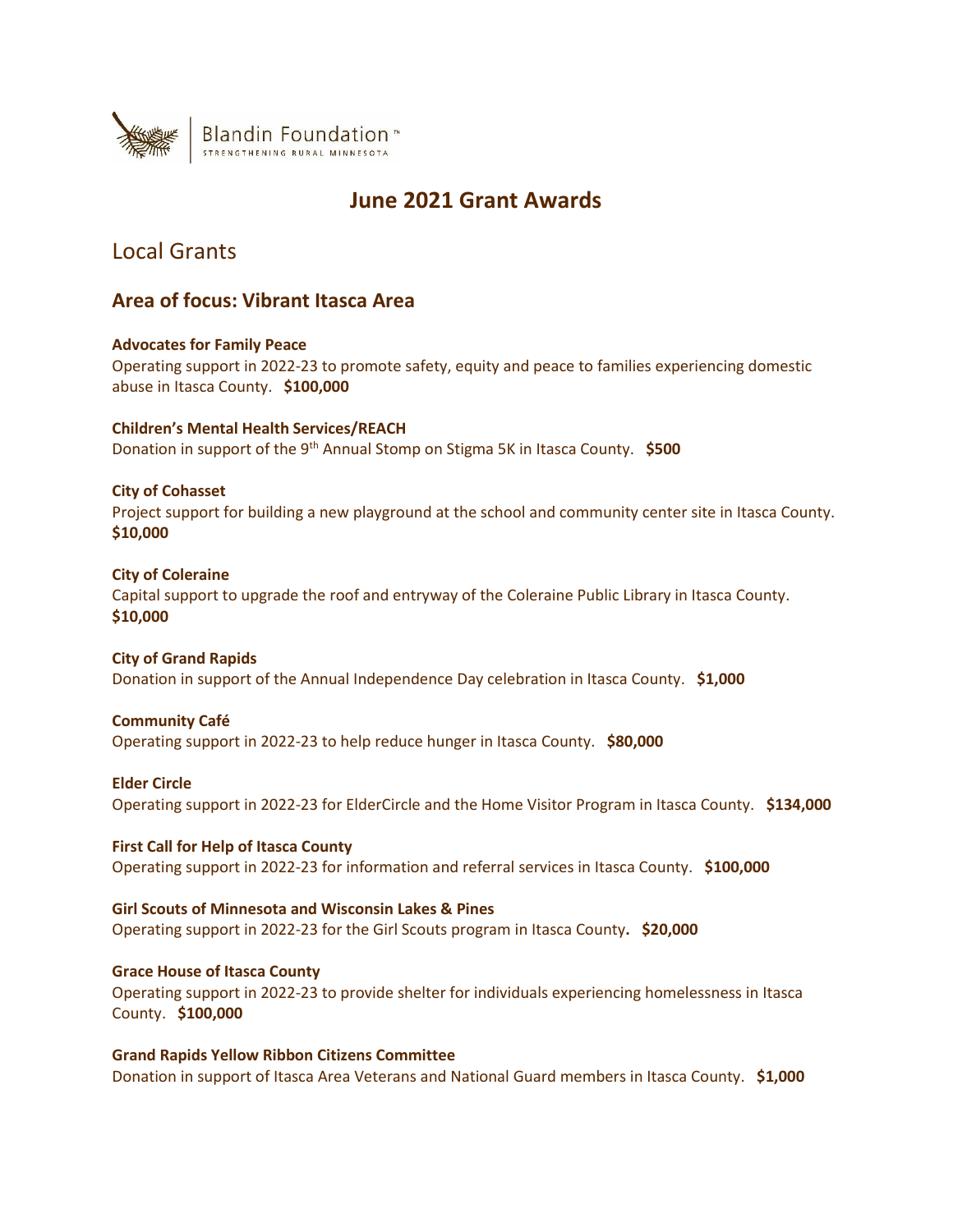### **Habitat for Humanity of Itasca County**

Operating support in 2022-23 for the local Habitat for Humanity organization in Itasca County. **\$100,000**

**Independent School District #2** Operating support for the Early Start program in 2021 and 2022 in Itasca County. **\$166,000**

### **ISD 317 Deer River**

Donation in support of Deer River High School's 2021 post prom event in Itasca County. **\$500**

**Itasca County Agricultural Association**

Donation in support of children's education programs in Itasca County. **\$1,000**

## **Itasca Orchestra and Strings Program**

Operating support in 2022-23 to provide orchestral music instruction to adults and youth in Itasca County. **\$100,000**

## **Judy Garland Children's Museum**

Operating support in 2022-23 to continue and broaden the school service program in Itasca County. **\$60,000**

#### **Leech Lake Band of Ojibwe**

Project support for families in need during the COVID-19 health and economic crisis in rural Minnesota. **\$45,000** 

#### **MacRostie Art Center**

Operating support in 2022-23 to provide visual arts and educational programming to residents in Itasca County. **\$90,000**

#### **Marcell Family Center**

Operating support in 2022-23 for the family center program in Itasca County. **\$80,000**

#### **Northern Community Radio**

Operating support in 2022-23 to provide news and information to residents in Itasca County. **\$100,000**

### **Northern Minnesota Public TV**

Operating support in 2022-23 for programming and services in rural Minnesota. **\$50,000**

### **Northland Area Family Services Center**

Operating support in 2021-2022 for the Northland Early Education Collaborative in Itasca County. **\$180,000**

**Second Harvest North Central Food Bank** Operating support in 2022-23 for food bank operations in Itasca County. **\$100,000**

### **Special Olympics Minnesota**

Operating support in 2022-23 for the Special Olympics program in Itasca County. **\$40,000**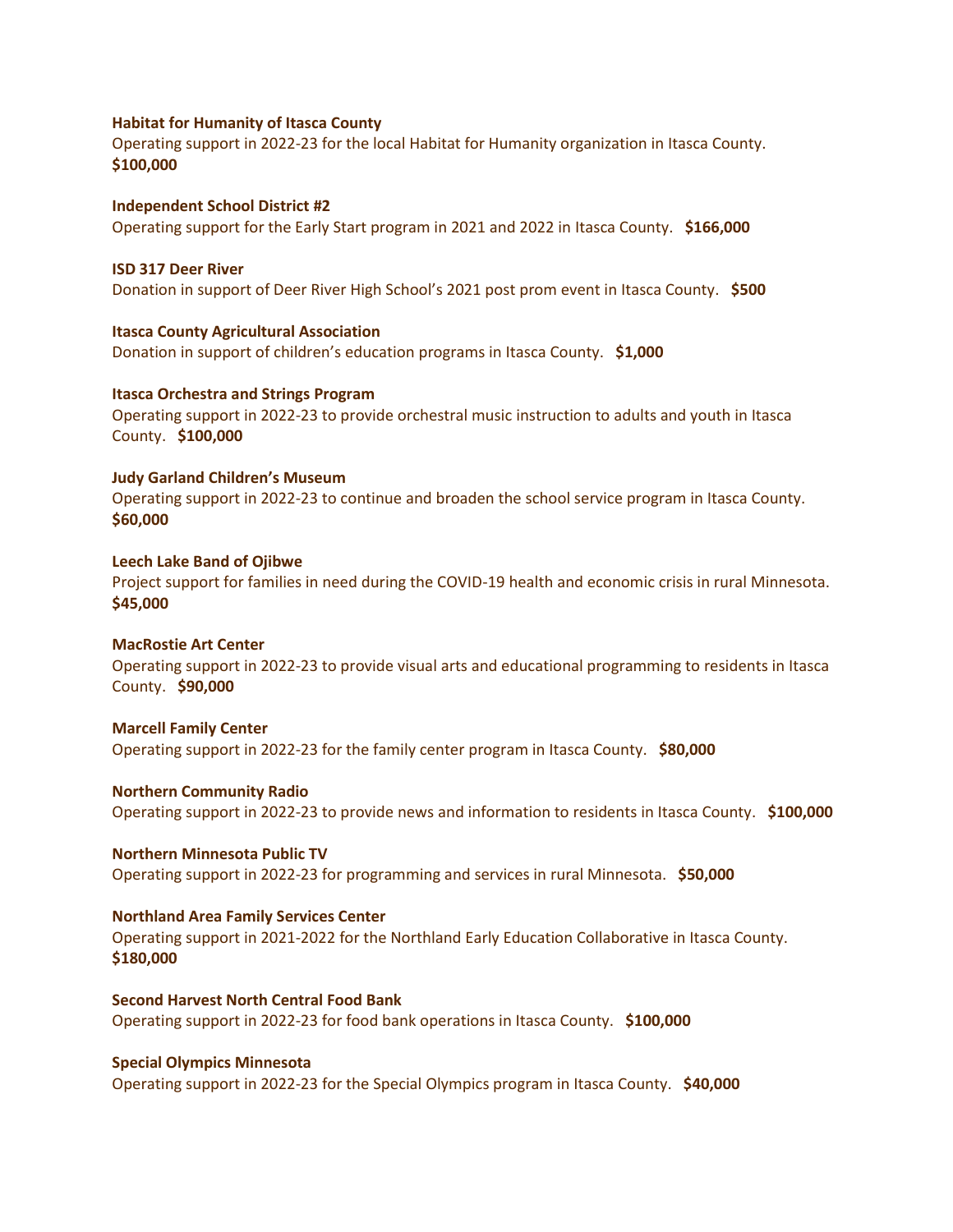**Support Within Reach** Operating support in 2022-23 to assist victims of sexual violence in Itasca County. **\$100,000**

**United Way of 1,000 Lakes** Operating support in 2022-23 for administration in Itasca County. **\$70,000**

**Voyageurs Area Council of Boy Scouts** Operating support in 2022-23 for Boy Scout programming in Itasca County. **\$20,000**

## **Area of focus: Expand Opportunity**

**Itasca Community College** Program support for financial aid programs during the 2021-22 academic year in Itasca County. **\$239,400**

**Reif Arts Council** Operating and programming support in 2021-2023 in Itasca County. **\$360,000**

## **Area of focus: Community Leadership**

**Duluth Superior Educational TV** Operating support in 2022-23 to produce Native Report in rural Minnesota. **\$100,000**

### **KOOTASCA Community Action**

Project support for racial and social justice programming in Itasca County. **\$305,675**

# Rural Minnesota

## **Area of focus: Expand Opportunity**

### **Immigrant Law Center of Minnesota**

Project support for the Rural Immigration Program in rural Minnesota. **\$200,000**

## **KOOTASCA Community Action, Inc.**

Project support in 2021-2024 for building capacity to develop affordable housing in rural Minnesota. **\$720,000**

**Northland Foundation** Project support for the Rural Equitable Development group in rural Minnesota. **\$11,000**

## **Area of focus: Community Leadership**

**Bemidji Community Arts Council**  Operating support for the Miikanan Gallery in rural Minnesota. **\$150,000**